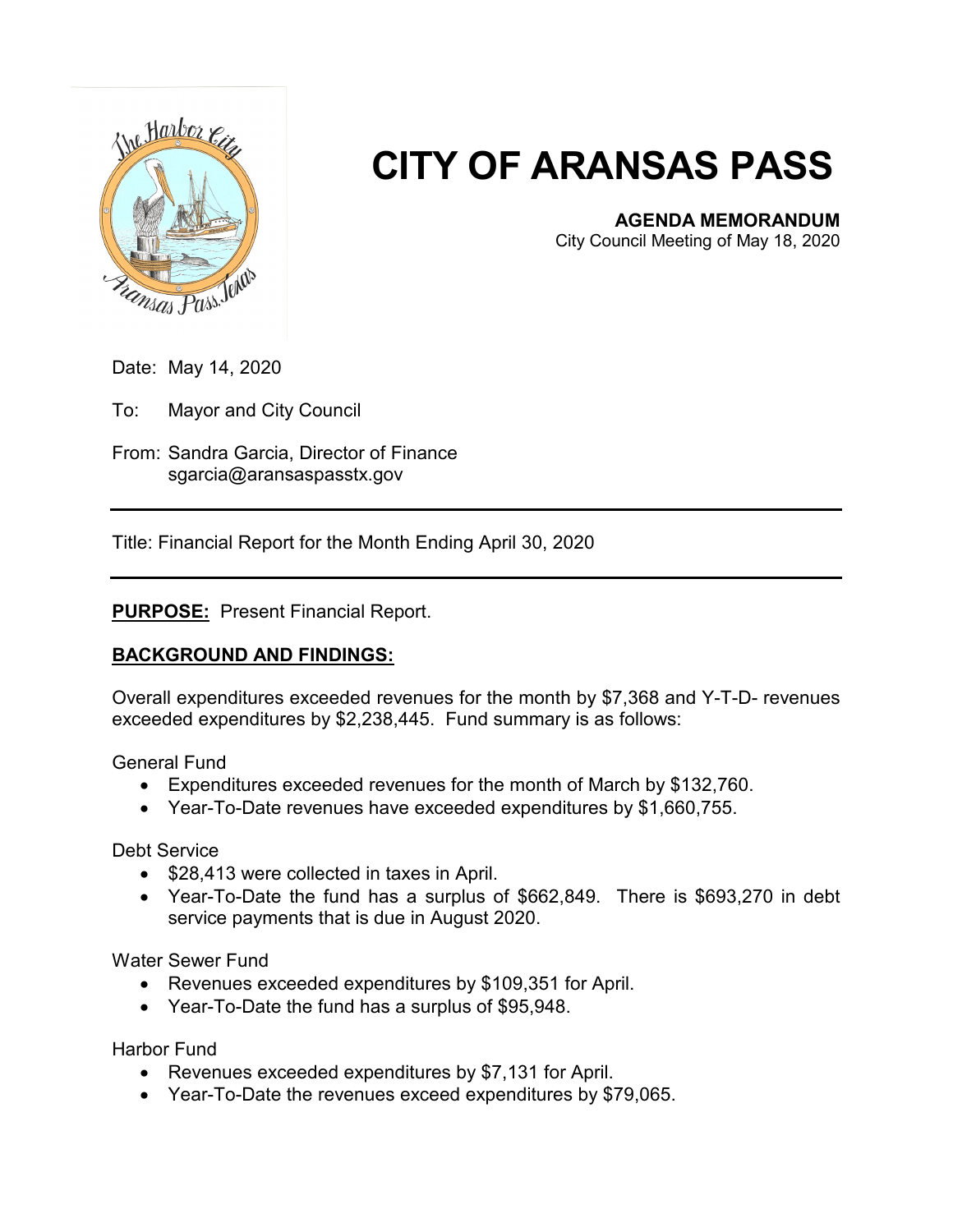Aquatic Center Fund

- Expenditures exceeded revenues for April and Year-To-Date by \$17,000 and \$145,892 respectfully.
- The center is currently closed due to COVID-19.

Civic Center

- Expenditures exceeded revenues for April and Year-To-Date by \$18,970 and \$142,671 respectfully.
- Civic Center closed due to COVID-19.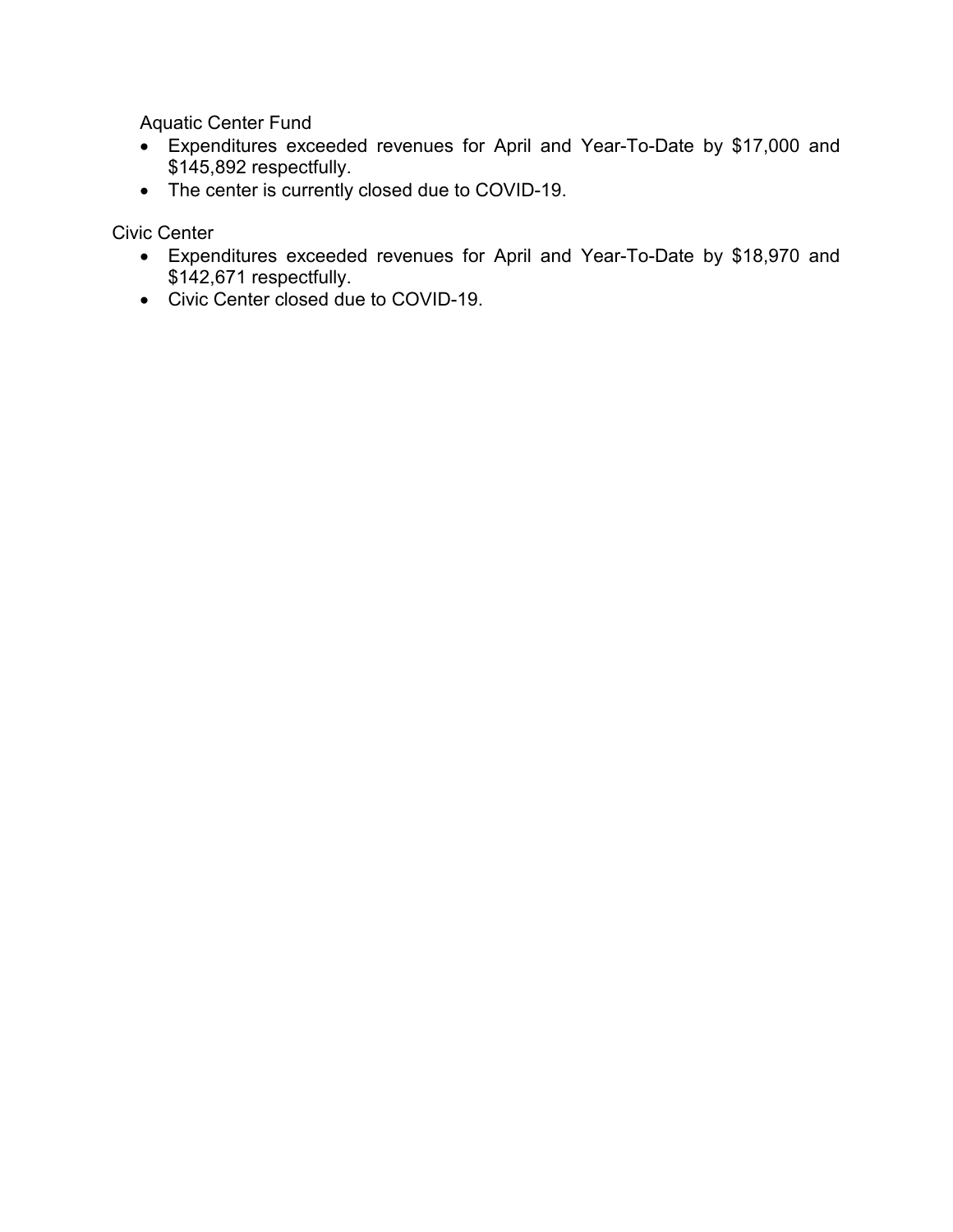#### **City of Aransas Pass Financial Report Month The Ending April 30, 2020**

|                               | <b>Current</b>      |                       |                      |                   | Remaining |
|-------------------------------|---------------------|-----------------------|----------------------|-------------------|-----------|
|                               | <b>Budgeted</b>     | <b>Current Actual</b> | <b>Annual Budget</b> | <b>YTD Actual</b> | Budget %* |
| <b>General Fund</b>           |                     |                       |                      |                   |           |
| Revenue                       | 585,635             | 560,235               | 10,172,788           | 7,394,034         | 27.32%    |
| Expenditures                  | 830,139             | 692,995               | 10,146,965           | 5,733,279         | 43.50%    |
|                               | (244, 503)          | (132, 760)            | 25,822               | 1,660,755         |           |
|                               |                     |                       |                      |                   |           |
| <b>Debt Service Fund</b>      |                     |                       |                      |                   |           |
| Revenue                       | 28,425              | 28,413                | 1,780,462            | 1,840,676         | $-3.38%$  |
| Expenditures                  |                     |                       | 1,713,063            | 1,177,827         | 31.24%    |
|                               | 28,425              | 28,413                | 67,399               | 662,849           |           |
| <b>Water &amp; Sewer Fund</b> |                     |                       |                      |                   |           |
| Revenue                       | 338,200             | 342,750               | 4,058,400            | 2,508,236         | 38.20%    |
| Expenditures                  | 349,868             | 233,399               | 4,992,155            | 2,412,289         | 51.68%    |
|                               | (11, 668)           | 109,351               | (933, 755)           | 95,948            |           |
|                               |                     |                       |                      |                   |           |
| <b>Harbor Fund</b>            |                     |                       |                      |                   | 40.41%    |
| Revenue<br>Expenditures       | 25,384              | 19,849                | 339,500              | 202,322           |           |
|                               | 79,047<br>(53, 663) | 12,718<br>7,131       | 339,401<br>99        | 123,257<br>79,065 | 63.68%    |
|                               |                     |                       |                      |                   |           |
| <b>Aquatics Center</b>        |                     |                       |                      |                   |           |
| Revenue                       | 1,527               | (250)                 | 348,000              | 3,387             | 99.03%    |
| Expenditures                  | 16,990              | 16,750                | 521,334              | 149,279           | 71.37%    |
|                               | (15, 463)           | (17,000)              | (173, 334)           | (145, 892)        |           |
| <b>Civic Center</b>           |                     |                       |                      |                   |           |
| Revenue                       | 8,792               |                       | 365,500              | 33,259            | 90.90%    |
| Expenditures                  | 35,576              | 18,970                | 357,698              | 175,930           | 50.82%    |
|                               | (26, 785)           | (18,970)              | 7,802                | (142, 671)        |           |
|                               |                     |                       |                      |                   |           |
| <b>Hotel/Motel Fund</b>       |                     |                       |                      |                   |           |
| Revenue                       | 67,675              | 20,405                | 272,100              | 61,608            | 77.36%    |
| Expenditures                  |                     | 3,938                 | 239,000              | 33,216            | 86.10%    |
|                               | 67,675              | 16,467                | 33,100               | 28,392            |           |
| <b>Overall</b>                |                     |                       |                      |                   |           |
| Revenue                       | 1,055,638           | 971,402               | 17,336,750           | 12,043,522        | 30.53%    |
| Expenditures                  | 1,311,620           | 978,769               | 18,309,617           | 9,805,077         | 46.45%    |
|                               | (255, 983)          | (7, 368)              | (972, 867)           | 2,238,445         |           |

\*The remaining budget percent for Revenues should be 41.69% or less to be on track with budgeted revenues.

\*The remaining budget percent for Expenditures should be 41.69% or greater to be on track with budgeted expenditures.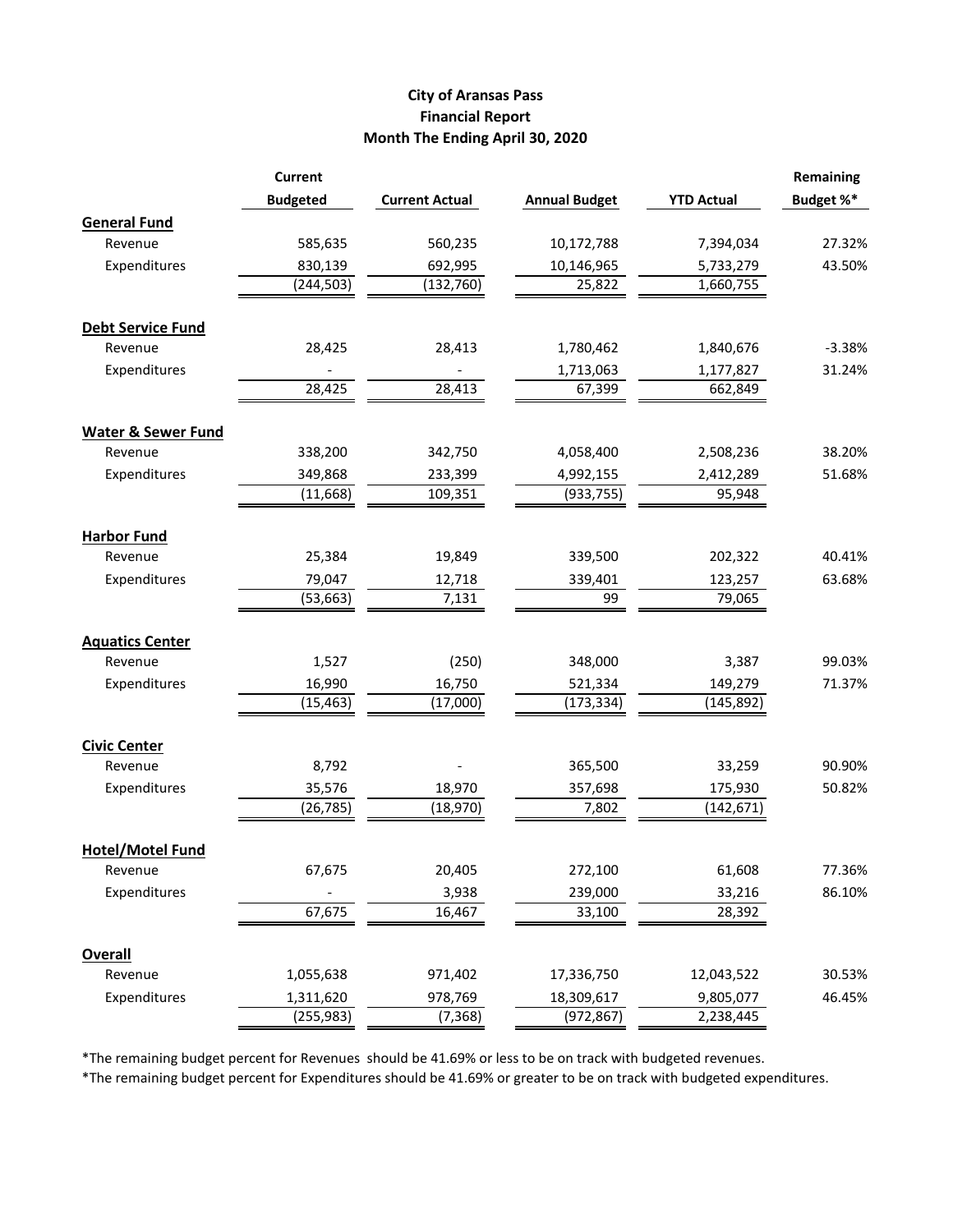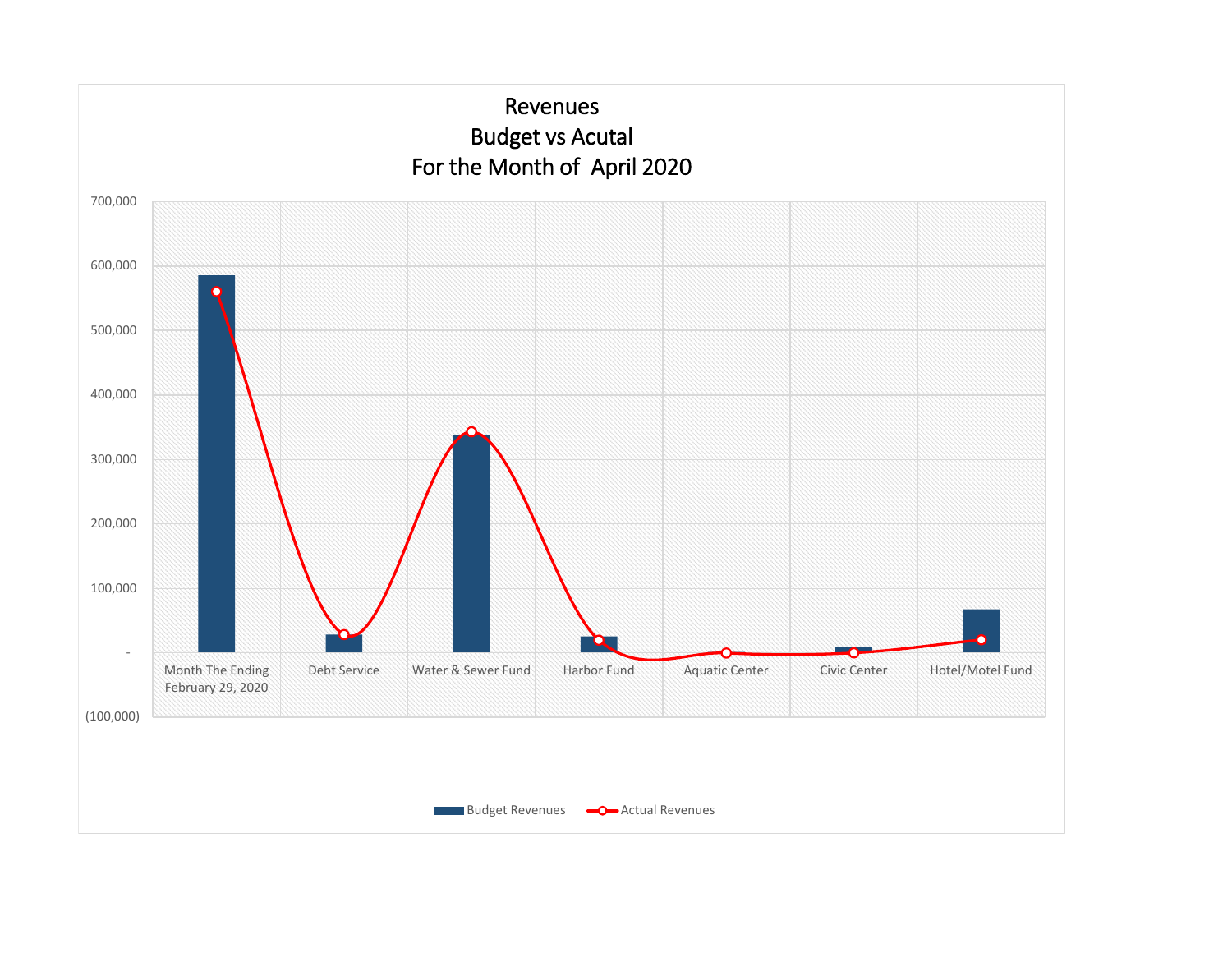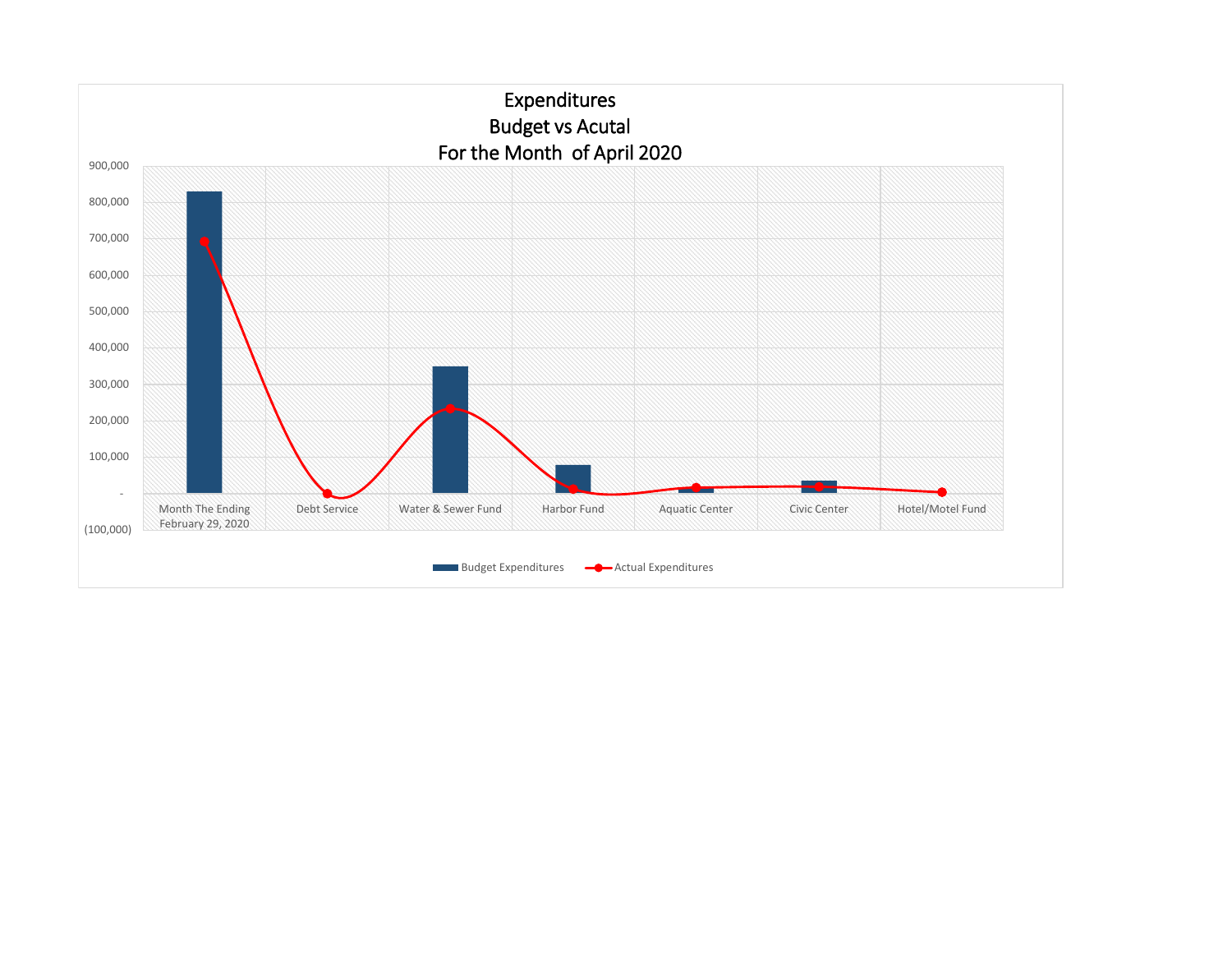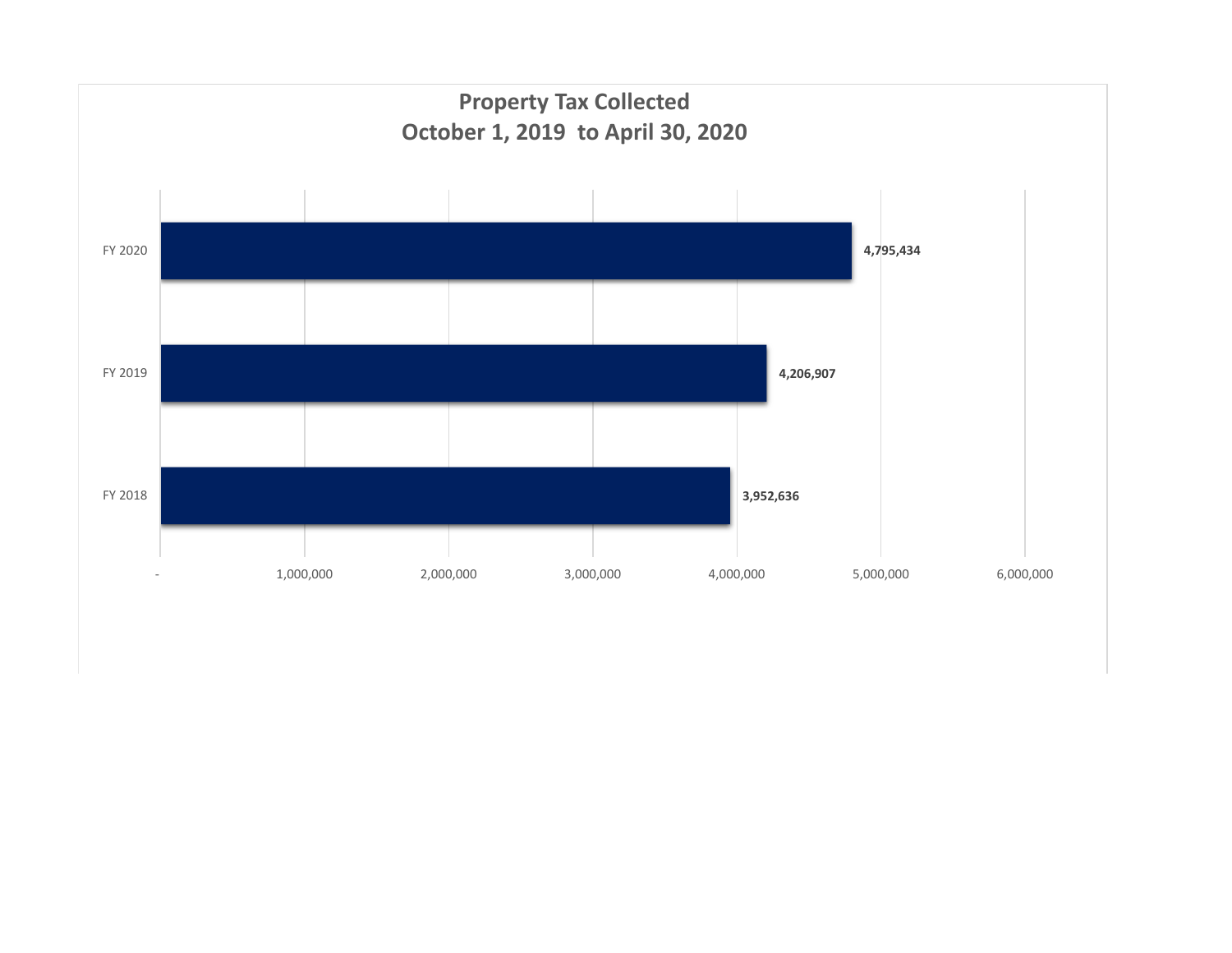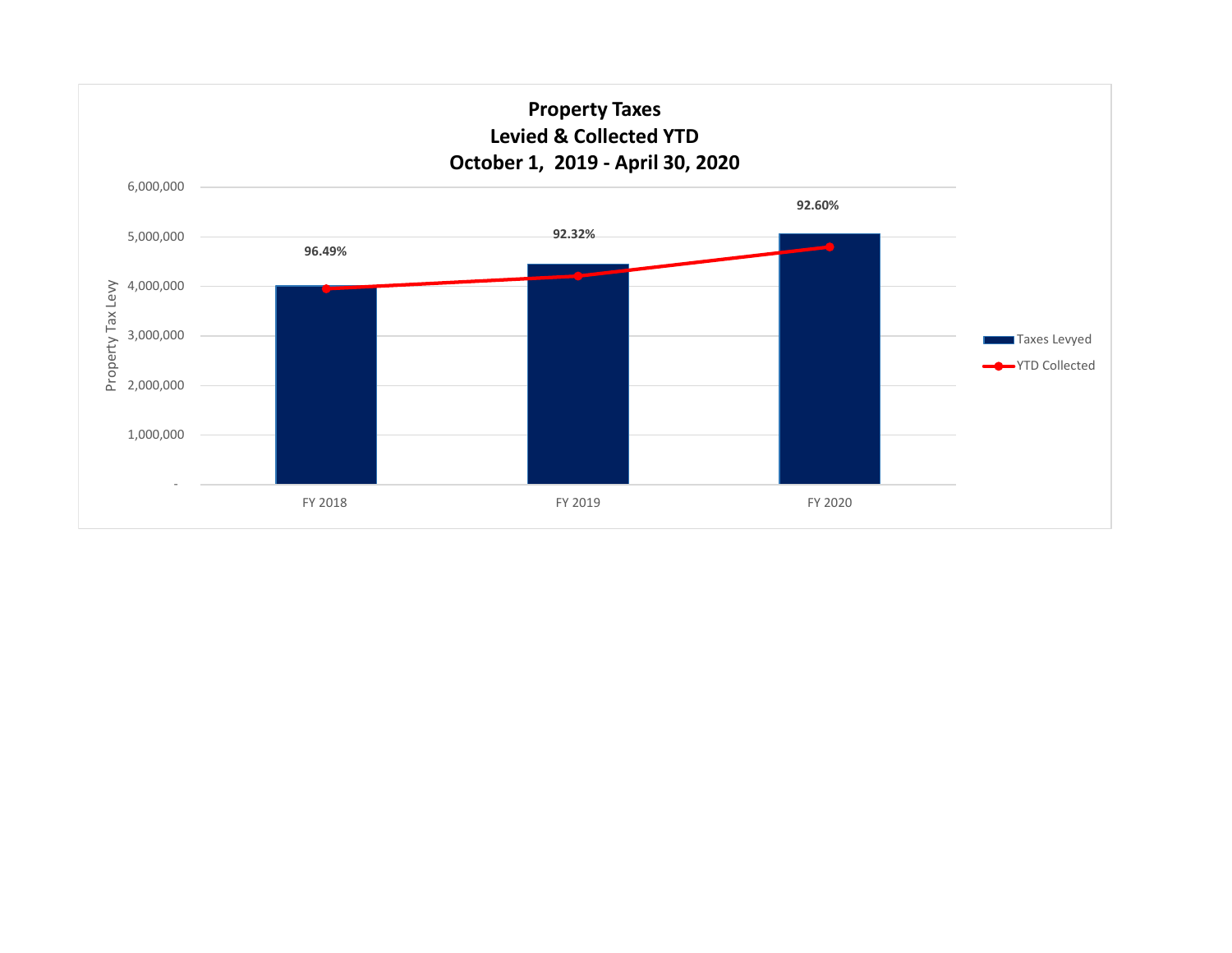